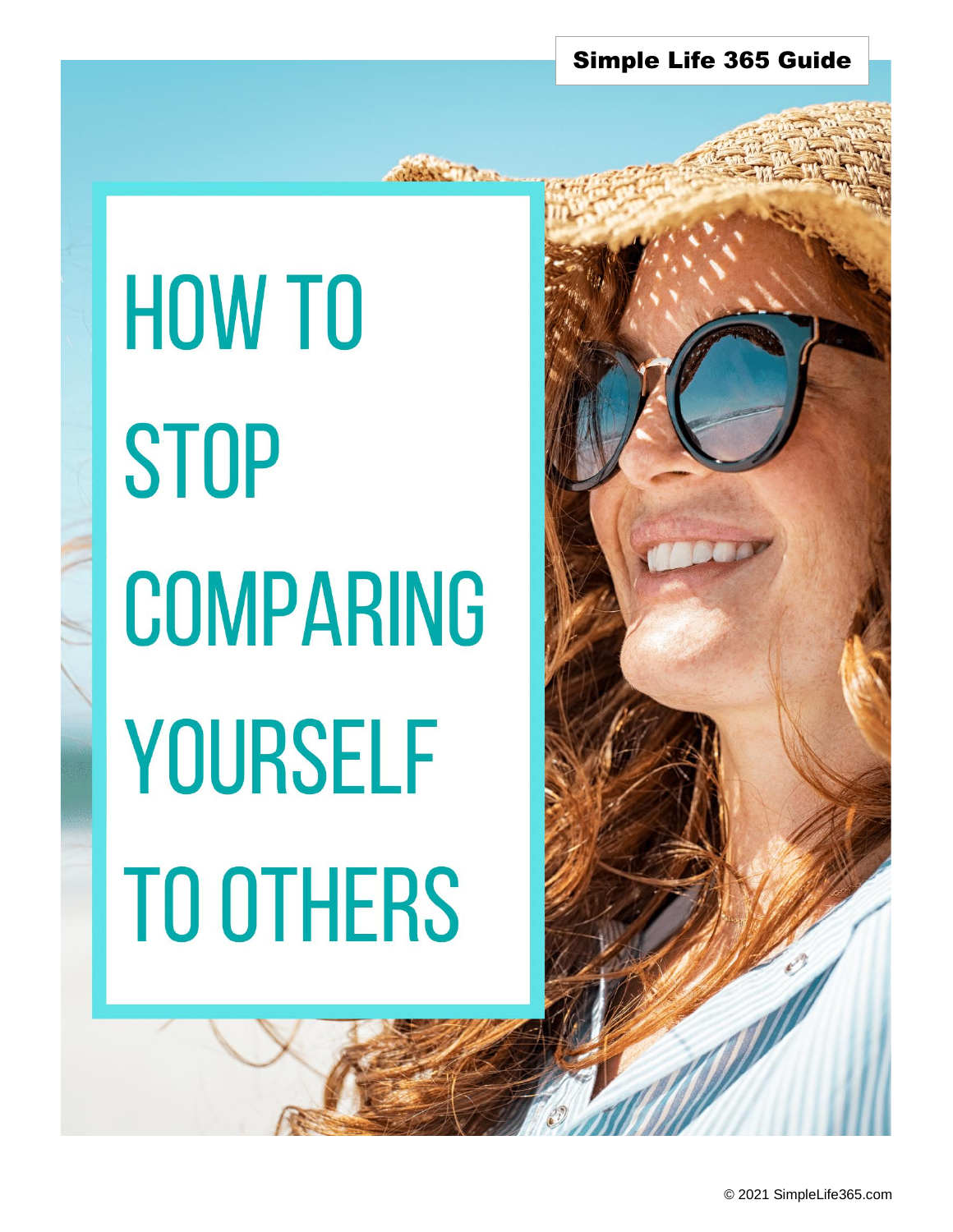## **Table of Contents**

- Part 1: [Introduction,](#page-2-0) page 3
- Part 2: [6 Reasons Why Comparing Yourself to Others](#page-3-0) is a Bad Idea, page 4
- **Part 3**[: 8 Ways to Stop Comparing Yourself](#page-5-0) to Others, page 6
- **Part 4**[: Summary](#page-9-0), page 10

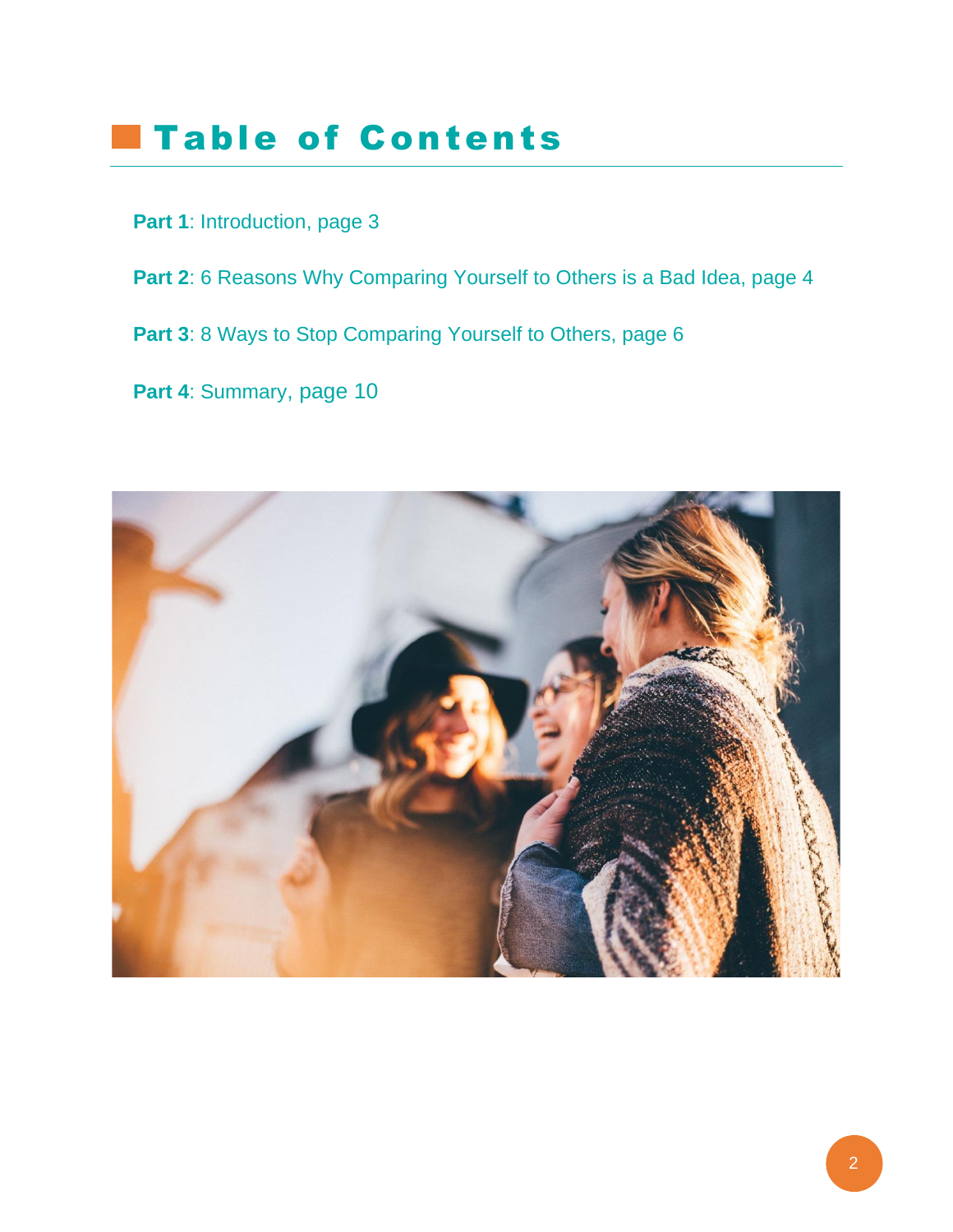## <span id="page-2-0"></span>Part 1: Introduction

*Happy Life Rule #1 – Don't compare yourself to others.* 

The list of ways we compare ourselves to others is long: Money, relationships, height, weight, careers, cars, personality, friends, and more.

Making these comparisons is an awful thing to do to ourselves because we're never happy with the results.

Every time you compare your life with someone else's, a little bit of your happiness leaves.

What moves into that empty space where that bit of happiness lived? Discouragement, pessimism, and resentment. The happiness you felt has now been replaced by powerful, negative emotions.

Those emotions can make you feel bad about yourself and your life. Post-comparison, you're left a lot worse off than you were before the comparison.

That's why the first rule of a happy life is to stop comparing yourself to other people.

But how do you actually do that?

In this guide, I'll show you. First, you'll learn why you shouldn't compare yourself to others. Then, I'll give you tips to help you stop making those comparisons.

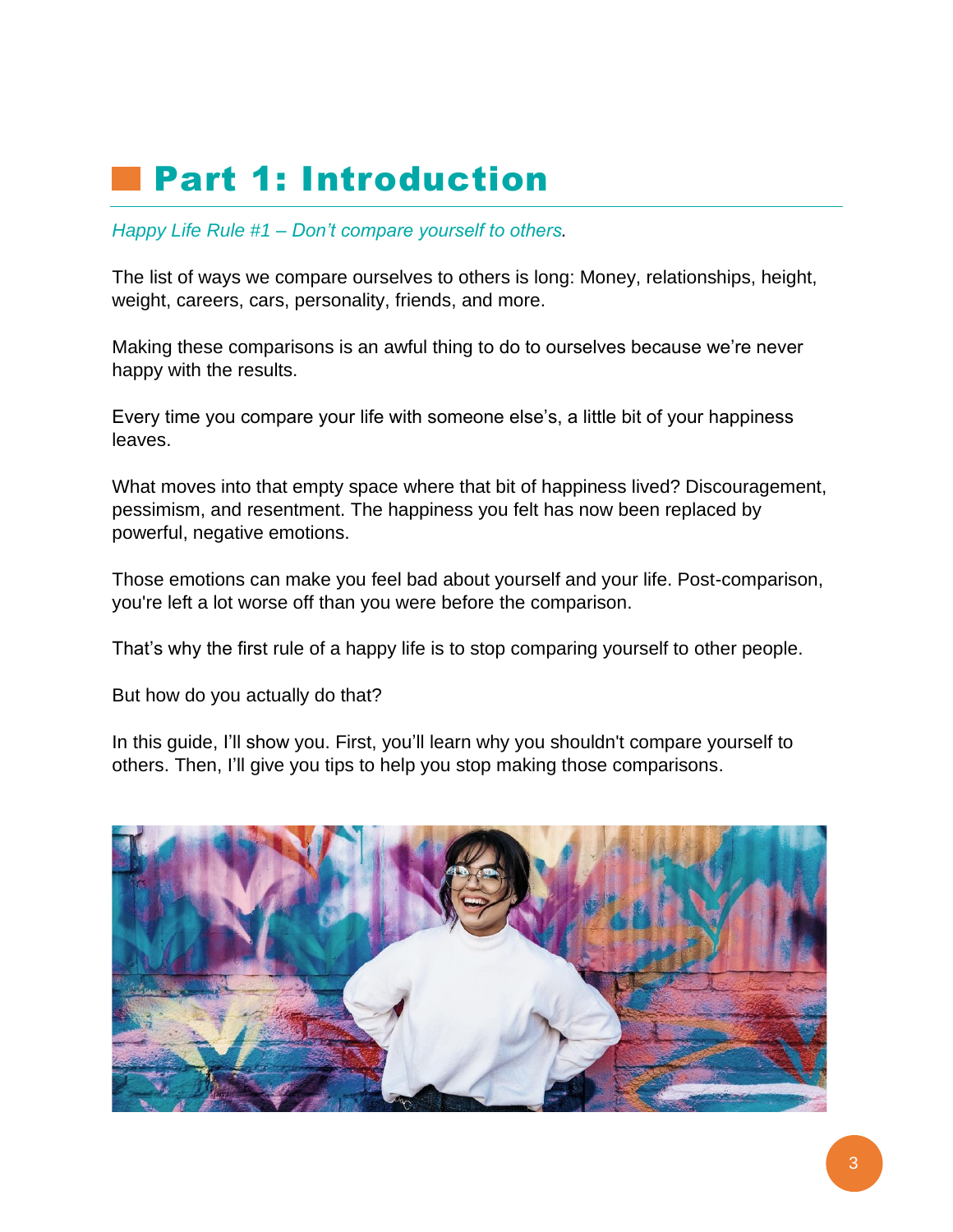## <span id="page-3-0"></span>**Part 2: 6 Reasons Why Comparing** Yourself to Others is a Bad Idea

Here are six good reasons you shouldn't compare yourself to someone else:

**It shatters your self-confidence.** [Self-confidence](https://positivepsychology.com/self-confidence/) – the belief you have in yourself – affects how you feel about yourself and your life. It's a source of emotional security when you have to deal with challenging situations and helps you maneuver the ups and downs of life.

Like fuel in a car, self-confidence gives you the "oomph" you need to take make difficult decisions and manage life's challenging moments. If your oomph reserve runs dry because you lost your self-confidence, you'll find yourself in the same situation as a car with no fuel, i.e., stuck where you are with your self-confidence shattered and broken.

<sup>2</sup> It wastes your time. Comparing your life to someone else's life is a waste of time because our lives and circumstances are all very different. No two people have the same life experiences or genetic makeup.

Think of it this way:

You don't make a judgment about an apple by comparing it to a train. The comparison doesn't make sense because apples and trains have nothing in common.

It's a similar thing with people. If we judge our life by how it stacks up to someone else's life, we are making a comparison that doesn't make sense. We all experience life differently.

**It sets you up to see your life experiences as failures, instead of successes.** We are always outsiders looking in on someone else's life. Our view is limited and flawed. We see a sliver of that person's life, not everything. 3

Then we take that limited perspective and compare it to our own lives. And we don't feel good about the results. We see missed opportunities and would-haves and shouldhaves.

Comparing your life to someone else's sets you up for failure from the very beginning. It's like making a bet where there's a 100% chance you will lose.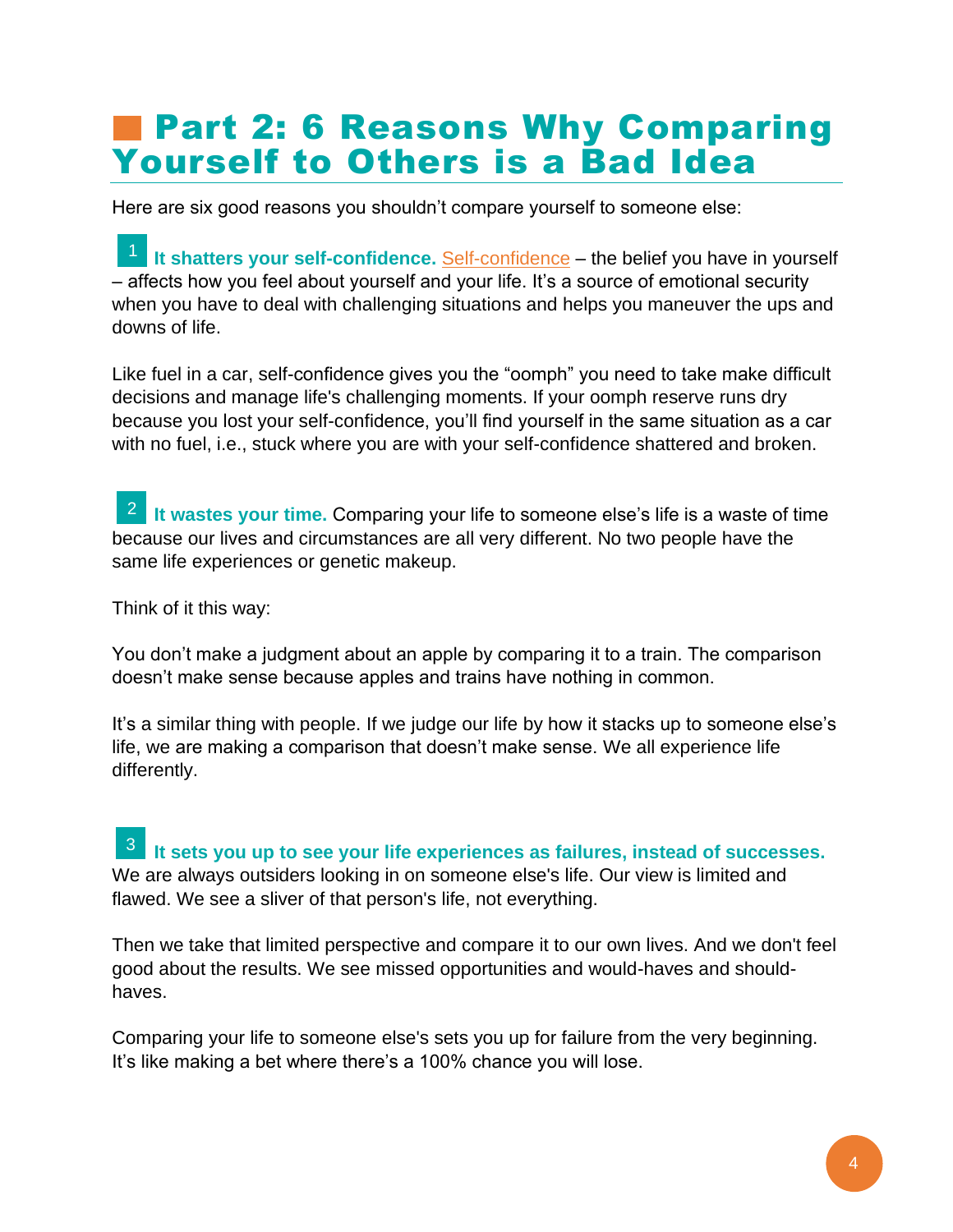**It causes you to see everyone as a competitor.** Your friends are no longer your friends. Your coworkers are no longer your teammates. They're your rivals. 4

Instead of celebrating other people's successes, you see them as competitors in a game where you're either winning or losing.

Life is a lot harder when you're stuck in a competition that never ends. It's an emotionally exhausting and lonely way to live your life.

<sup>5</sup> It causes you to focus on the wrong thing. A large part of our happiness and well-being depends on one thing: Recognizing what you can control and what you can't. This is a particularly important point when you judge your life against someone else's.

There are things you can't control no matter how hard you try or how much you want to control them.

The experiences, opportunities, and choices someone else makes are three things that you cannot control. The combination of those factors led that person to where they are today.

Your life is different from theirs. Your life experience, opportunities, and choices are unique to you.

Judging your life based on decisions and actions made by someone else will lead you down a path that will never get you to your desired destination.

<sup>6</sup> It turns into an unhealthy habit that's hard to break. The Cambridge Dictionary describes a [habit](https://www.merriam-webster.com/dictionary/habit) as "Something that you do often and regularly, sometimes without knowing that you are doing it."

Sometimes we get so comfortable doing something - like criticizing ourselves for not being as whatever as whoever - that we don't even realize that we're doing it.

Even worse, when you continually tell yourself these things, you start to believe they're true.

Thoughts become habits. Habits become your reality.

For all the bad news about why comparing your life to others is bad for you, the good news is that you can stop. Here are eight ideas for doing that.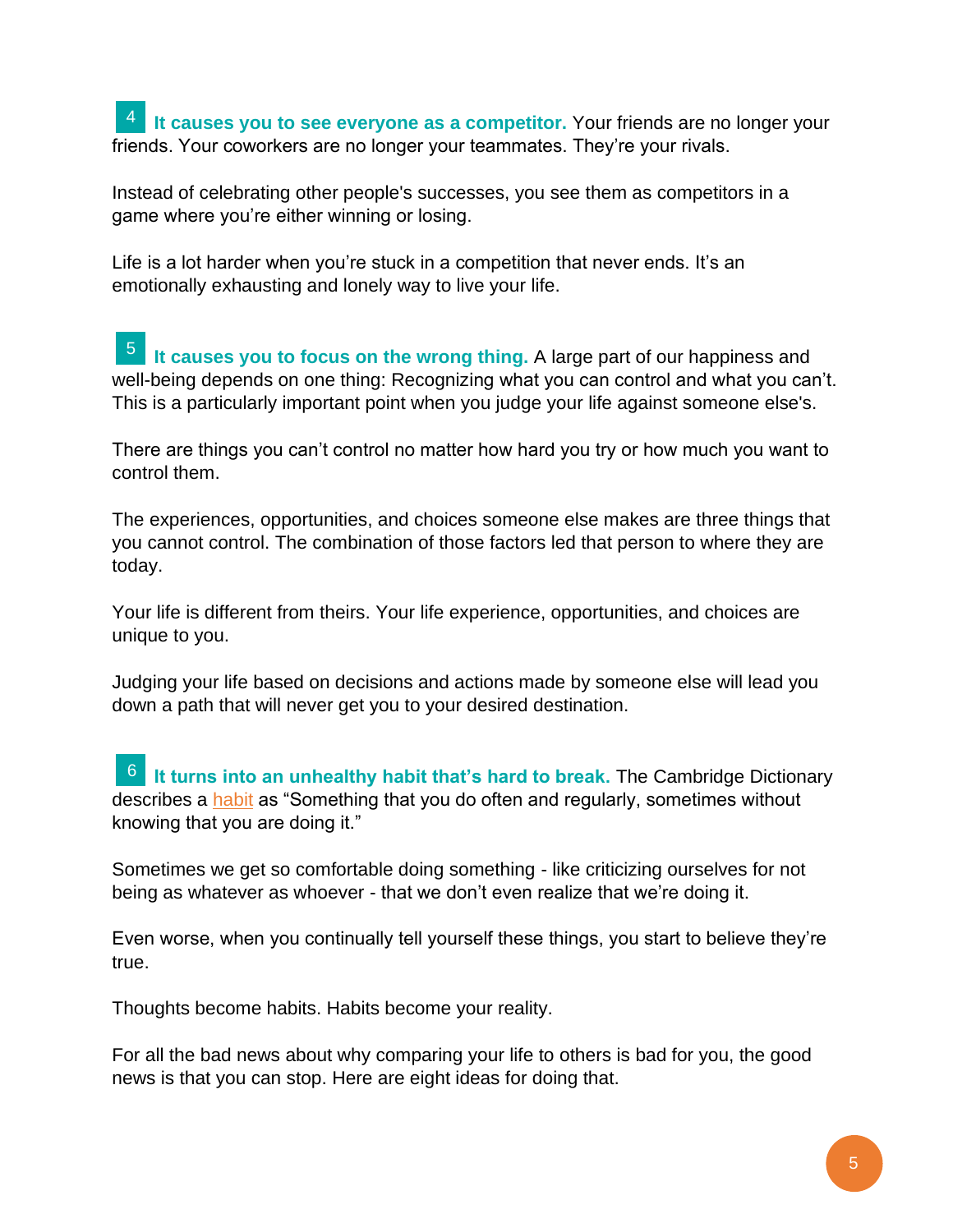# <span id="page-5-0"></span>**Part 3: 8 Ways to Stop Comparing** Yourself to Others

Here are eight tips you can use to stop comparing yourself to other people:

#### **Remind yourself that comparing yourself to others is bad for you.** 1

This is the starting point for one very important reason:

If you don't believe comparing yourself to other people hurts you, there's no motivation to stop. It's a simple as that.

Nothing changes unless you have the motivation to make a change.

If you need a little motivation to break the habit of comparing your life to someone else's, revisit the six reasons discussed earlier.

#### **Neutralize a comparison by replacing it with something better.** 2

One of the best ways to neutralize comparisons is to think or do something that will actually make a difference in your life.

For example, let's say your coworker got a promotion that you wanted. Now you're feeling disappointed, discouraged, or you just plain resent the fact that your coworker got the promotion.

It's easy to get stuck in your thoughts and emotions – a self-imposed emotional jail – even though they do nothing to change the situation. In fact, the longer you hold on to them the worse you feel.

Here's what to do to break out of your emotional jail:

Instead of focusing on how you feel, focus on what you can do. In this situation, maybe you make a list of what you need (skills, training, experience) to move up. Then get to work on your list.

Replacing a comparison with something better shifts your focus and energy to something that will make a positive difference in your life.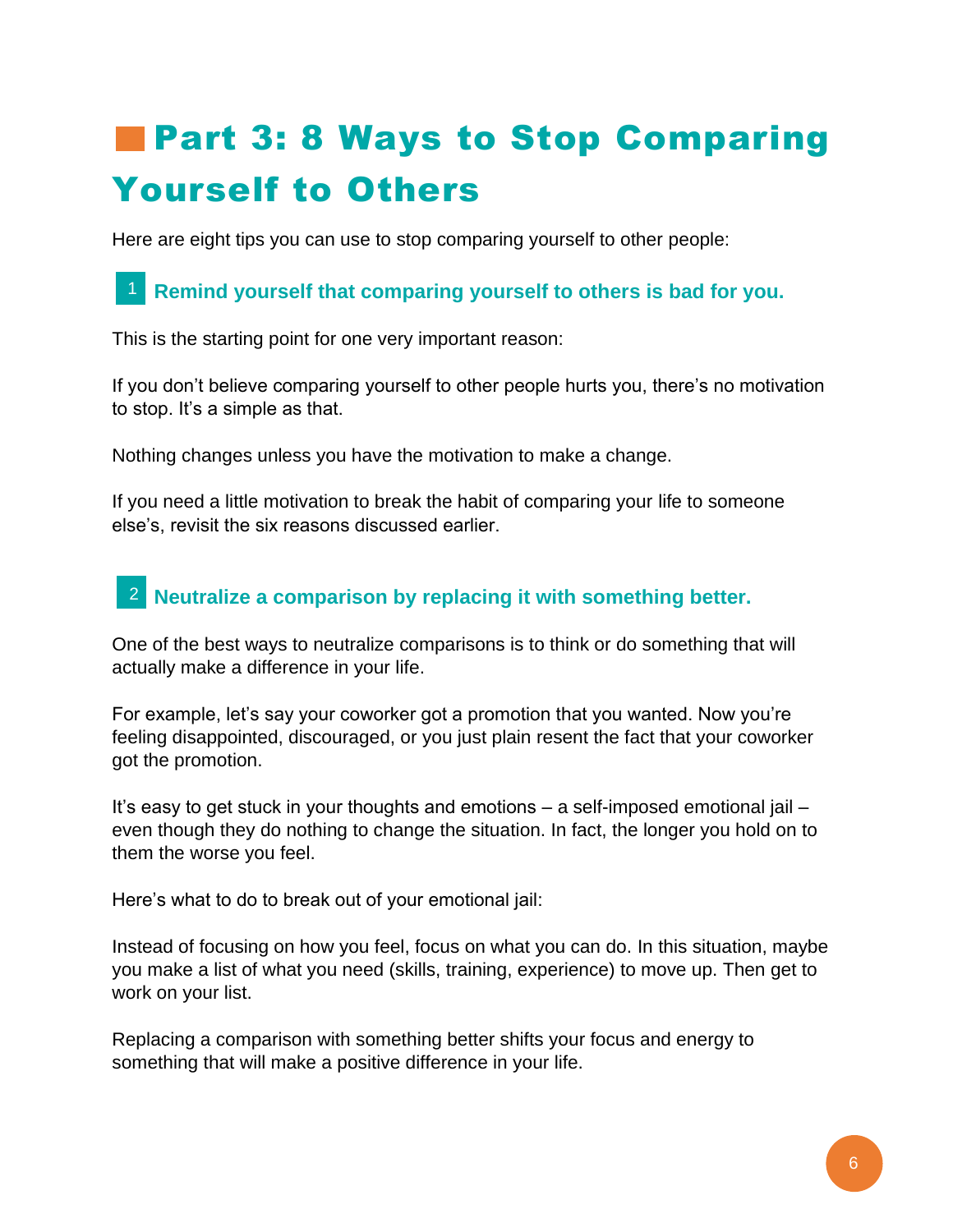#### **Focus on what you're grateful for, not what you're missing.** 3

If you judge your life by what you're missing instead of what you have, you will never be happy.

You can feel gratitude for what you have or anger for what you're missing. The choice you make will lead you down to very different emotional paths.

Anger leads to more anger and inner turmoil. [Gratitude](https://greatergood.berkeley.edu/video/item/the_power_of_gratitude) leads to contentment and inner peace.

Gratitude is one of the best tools we have for transforming our quality of life. And all it takes to begin that transformation is a simple appreciation for what you have in life.

#### **Spend less time on social media.** 4

At this point, we all know that what we see on social media is what people want us to see. But what we see isn't the whole truth.

We know that people are only sharing what they want us to see, but we compare ourselves to them anyway. Then we feel bad because our life doesn't look as perfect as theirs… even though we know better.

Social media feeds your curiosity about what's going on with the people you're connected to, but what you see on that endless scroll isn't necessarily healthy or helpful. When social media does you more harm than good, it's time to rethink its role in your life.

There's more to life than staring at a screen and feeling worse as a result. When social media drags you down, cut back or let it go. Life will go on.

#### **Bring more positivity into your life.**  5

If you could improve your emotional state by thinking more positive thoughts, would you do it? I would… and I do.

Research shows that *positive thinking* is good for your physical and mental health.

There's a great article by the [Mayo Clinic](https://www.mayoclinic.org/healthy-lifestyle/stress-management/in-depth/positive-thinking/art-20043950) that lists the many ways that positive thinking helps you lead a healthier life. It also gives examples of how to reframe your thinking to be more positive.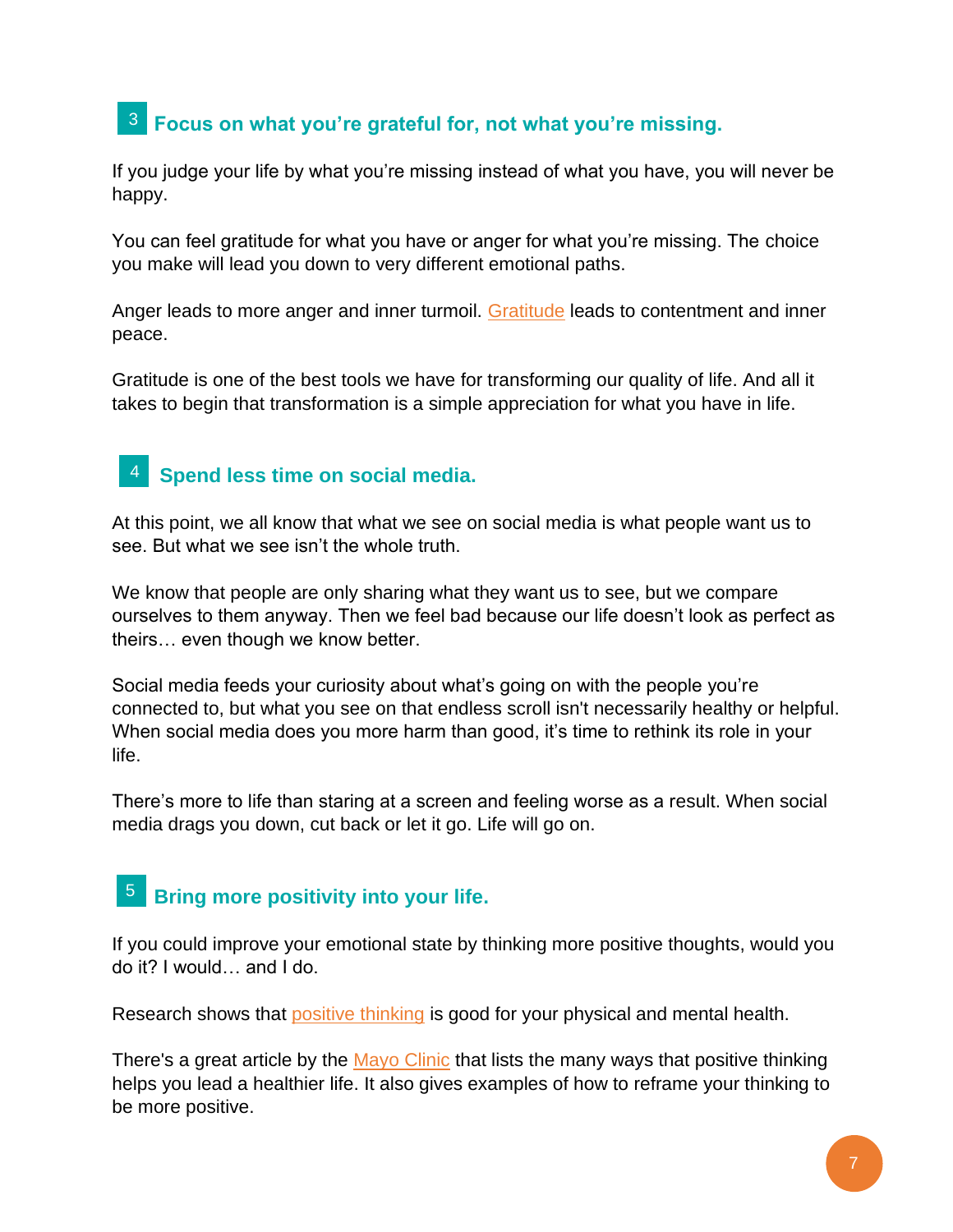Here are a few suggestions you can use right now to bring more positivity into your life:

- Focus more on the positives in life than the negatives.
- Spend time with people who make you feel good about yourself and who value you for who you are.
- Replace the doom and gloom on your social media feed with uplifting content.
- Spend less time watching, reading and listening to the news.
- Do more of the things you enjoy doing and less of the things you don't.

In short, choose to fill your life with positivity, instead of negativity.

#### **Be kind and compassionate to yourself.** 6

We're often harder on ourselves than we are on the people around us.

Think about that for a moment:

Would you say those same harsh things to someone else that you say to yourself? Would you encourage other people to make the same unhealthy comparison you are making? I doubt you or most other people would.

Be nice to you. Show yourself the kindness and compassion you would give someone else.

## **Create a realistic plan to help you achieve the life you want.** 7

You make decisions every day about what you will or won't do. You can use that power to create a life that makes you feel happy and fulfilled.

You start by deciding what you want in life, then you create a workable plan to help you [achieve that goal.](https://www.simplelife365.com/post/tips-for-achieving-your-goals) Expect setbacks and make mistakes along the way, and know that when they happen, it's ok. They're all part of the journey.

Focus on creating the life you want, then make it happen.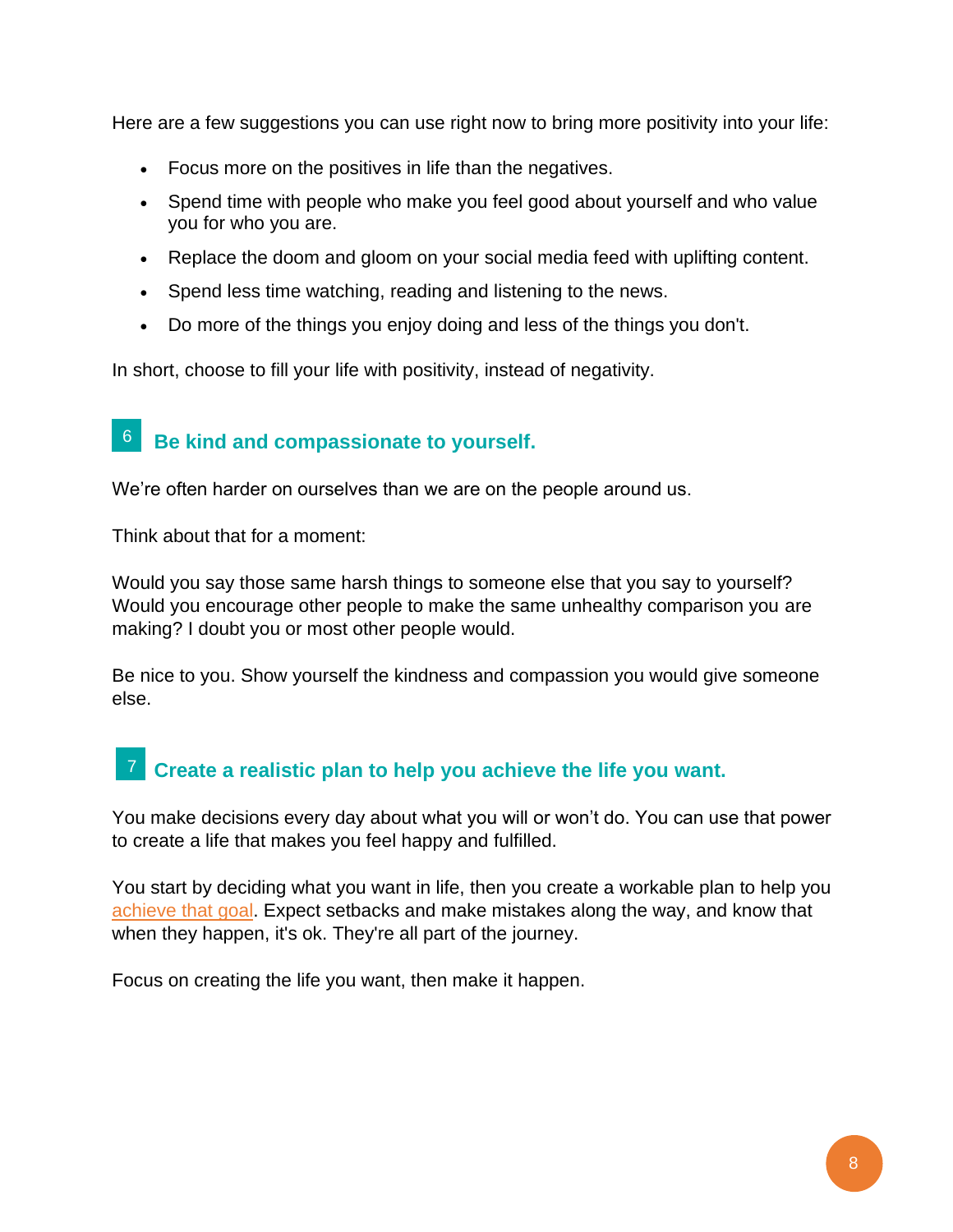#### <sup>8</sup> Let go of things you can't control.

If you can't control it, you can't change it. You can do your best to cope with the situation given the circumstances that you're dealing with, but that's all you can do.

Here's a perfect example:

You're walking down a sidewalk without an umbrella during a flooding rain. You're soaking wet and wish the sun was shining. But your wish - no matter how hard you wish for it - doesn't make the rain go away. You can't control the weather, even though you really, really want to.

What you can control is how you respond in this situation:

You can choose to keep walking in the rain, or you can choose to step into the warmth of the coffee shop on the corner and sip a steaming mocha latte. You get to make that choice because your actions are under your control.

Stop trying to control things you can't control. Focus instead on the things you can control.